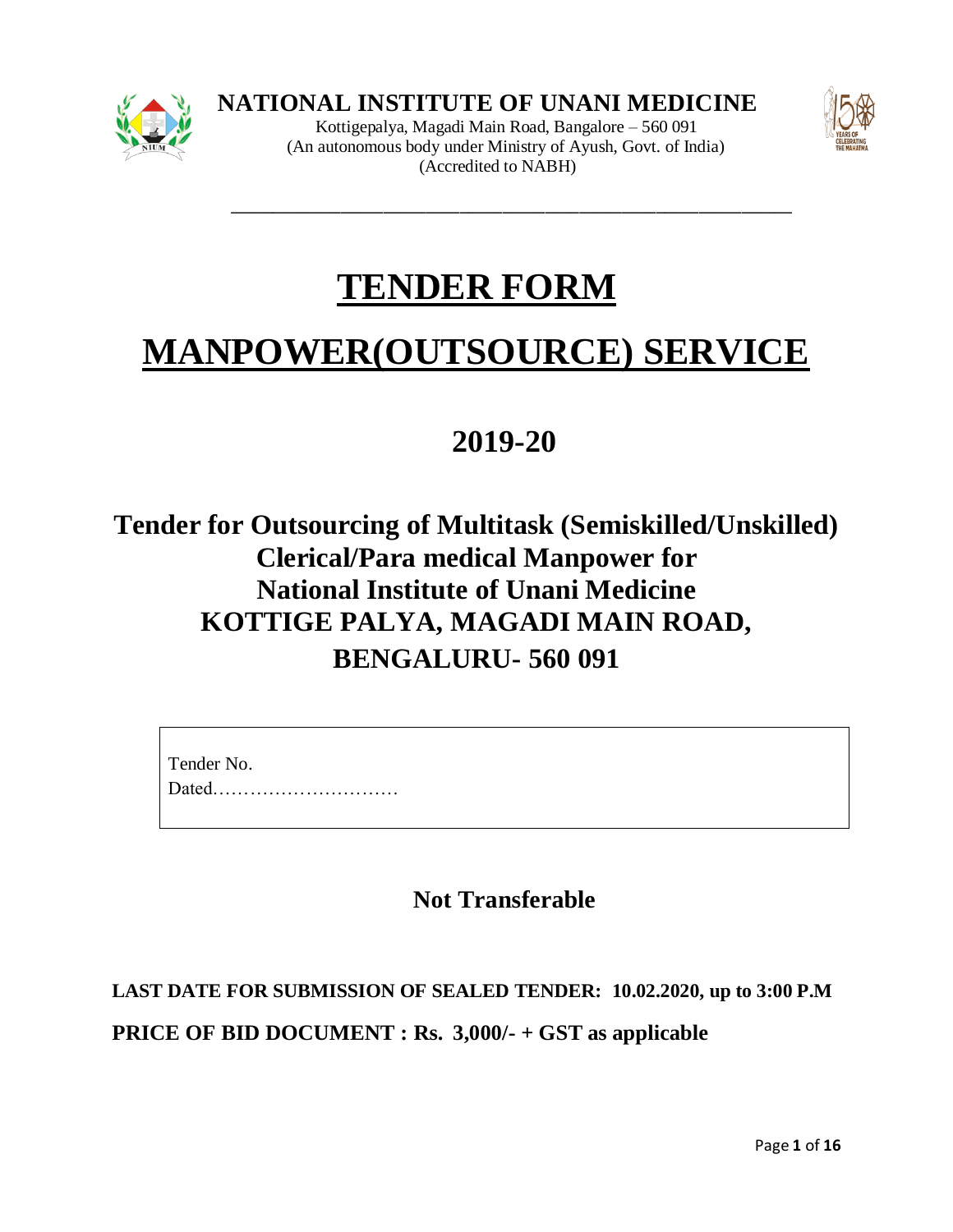

**NATIONAL INSTITUTE OF UNANI MEDICINE**

Kottigepalya, Magadi Main Road, Bangalore – 560 091

## **TENDER NOTICE**

- 1. Sealed tenders are invited under Two Bid Systems i.e. Qualifying Bid and Financial Bid from registrar, reputed, Experienced and Financially sound firms/Agencies for providing Services of Manpower Multitask (semiskilled/unskilled) Clerical/Para Medical Manpower to the above Institute initially for a period of one year(Extendable for further years) from the date of contract. The estimated value of the above tender is Rs. 1,00,00,000/- (` One Crore per annum )(Approx.)
- 2. Desirous firms Agency may obtain tender documents with effect from 20.01.2020 on request from the office of the Director in writing (on all working days between 10:00 Hrs to 5:00 P.M) up to 03:00 P.M on payment of the cost of tender form of Rs  $3,000/ +$ GST as applicable (Non refundable and non transferable) in the form of DD in favour of NIUM, BENGALURU or by cash. The renderers who are near relatives of employees working in NIUM are not eligible to participate in this tender.
- 3. Tender Document downloaded from the NIUM website i.e. [www.nium.in](http://www.nium.in/) are also acceptable provided the requisite tender fee/cost i.e. Rs  $3,000/ - +$  GST as applicable enclosed in the form of account payee DD (Cheques will not be accepted) from any of the Commercial Bank in favour of Director, NIUM, BENGALURU payable at BENGALURU at the time of submission of Bid Document. Tender submitted without cost of Tender form will be summarily rejected.
- 4. Schedule.

| Date and Time of Issue of tender documents                                               | $: 20.01.2020$ , from 10:00 Hrs to 5:00 P.M     |
|------------------------------------------------------------------------------------------|-------------------------------------------------|
| Last date for issue of tender documents                                                  | : $10.02.2020$ , from $10:00$ Hrs to $1:00$ P.M |
| Last date and Time for submission of sealed tender documents: 10.02.2020, up to 3:00 P.M |                                                 |
| Date and time for opening of sealed Tender                                               | 11.02.2020, at 3:00 P.M                         |
| Place of opening the Tenders                                                             | Administrative Block, NIUM                      |
|                                                                                          | Kottigepalya, Magadi Road,                      |
|                                                                                          | BENGALURU-91                                    |
| Validity of Tenders:                                                                     | 90 days from the date of opening of Tenders     |

- 5. The interested Firms/Agencies may put the Tender Document complete in all respects along with Earnest Money Deposit (EMD) of Rs 1,00,000/- (Rs One Lakh Only) and other requisite Documents up to on the above dates in the Tender Box kept in the Office of the Director, NIUM, Kottigepalya, Magadi Main Road, BENGALURU-91. The Tenders shall not be entertained after this deadline under any circumstances what so ever.
- 6. Tender Evaluation: The Tender will be evaluated on L-1 basis.
- 7. This Institute reserves the right to amend are withdraw any of the terms and conditions contained in the Tender Document or to reject any are all Tenders without giving any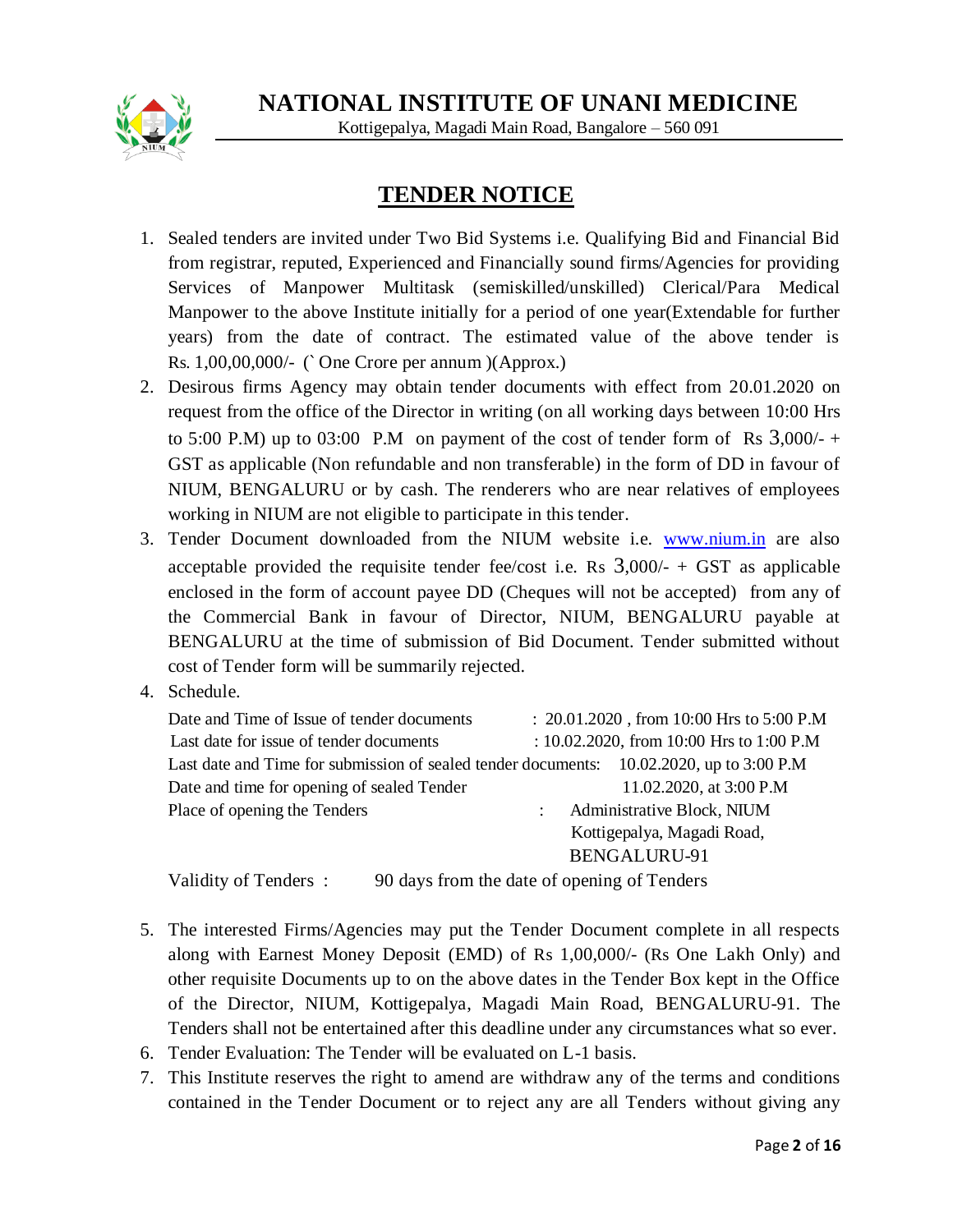notice or any reason. The decision of the Head of Institute of NIUM, in this regard shall be final and binding on all.

8. The Bidder is expected to examine all instructions, forms, specifications, Terms and conditions in the Bid Documents. Failure to furnish all information Documents required as per the Bid Documents or submission of Bids not substantially response to the Bid Documents in every respect will be at the Bidder's risk and shall result in rejection of Bid.

## **SCOPE OF WORK AND GENERAL INSTRUCTIONS FOR TENDERERS**

- 1. The NIUM located at Kottigepalya, Magadi Main Road, BENGALURU-91 requires the services of registered, reputed financial sound firms/agencies to provide service of un skilled/semi skilled/para medical/clerical man power to this office.
- 2. The contact will be for one year presently. The period of the contract may be further extended for further period on one year to year basis based on the requirement of this office for the above man power at that time or may be curtailed/terminated before the contract period owing to deficiency in service or substandard quality of the manpower deployed by the selected firm/agency. This office however, reserves right to terminate this initial contract at any time after giving one month notice to selected service providing Firm/Agency.
- 3. This office has initial requirement for 50 approx. manpower as detailed below.
- A. Multitask manpower (Attendants for Massage, Electrical, Plump House, Labs, Office etc.,)
- B. Clerical manpower ( LDC, Jr. Steno, Machinist, Receptionist, Computer operator etc.,)
- C. Nursing Staff (Staff Nurses, Ward boys, OPD Attendants etc.,)
- D. Lab Technicians.

The requirement of this Institute may increase or decrease during the initial period of contract also. His/Her antecedents should have been got verified by the Agency from local authorities.

- 4. The interested companies/firms/agencies may put the Tender Documents in complete in all respects along with Earnest Money Deposit (EMD) of Rs 1,00,000/- (Rs. One Llakh Only) by means of DD only (Cheque will not be accepted) in favour of NIUM, BENGALURU and other requisite documents on the above dates in the Tender Box kept in the Administrative Block of NIUM, BENGALURU.
- 5. The Tenders are invited under **two Bid systems i.e. Qualifying Bid and Financial Bid.**  The interested Agencies are advised to submit two separate sealed envelopes super scribing "**Qualifying Bids** for Tender for the outsourcing of Manpower for NIUM, BENGALURU and **Financial Bids** for Tender for the outsourcing of Manpower for NIUM, BENGALURU. Both sealed envelopes should be kept in a third envelop super scribing "Tender for the outsourcing of Manpower for NIUM, BENGALURU.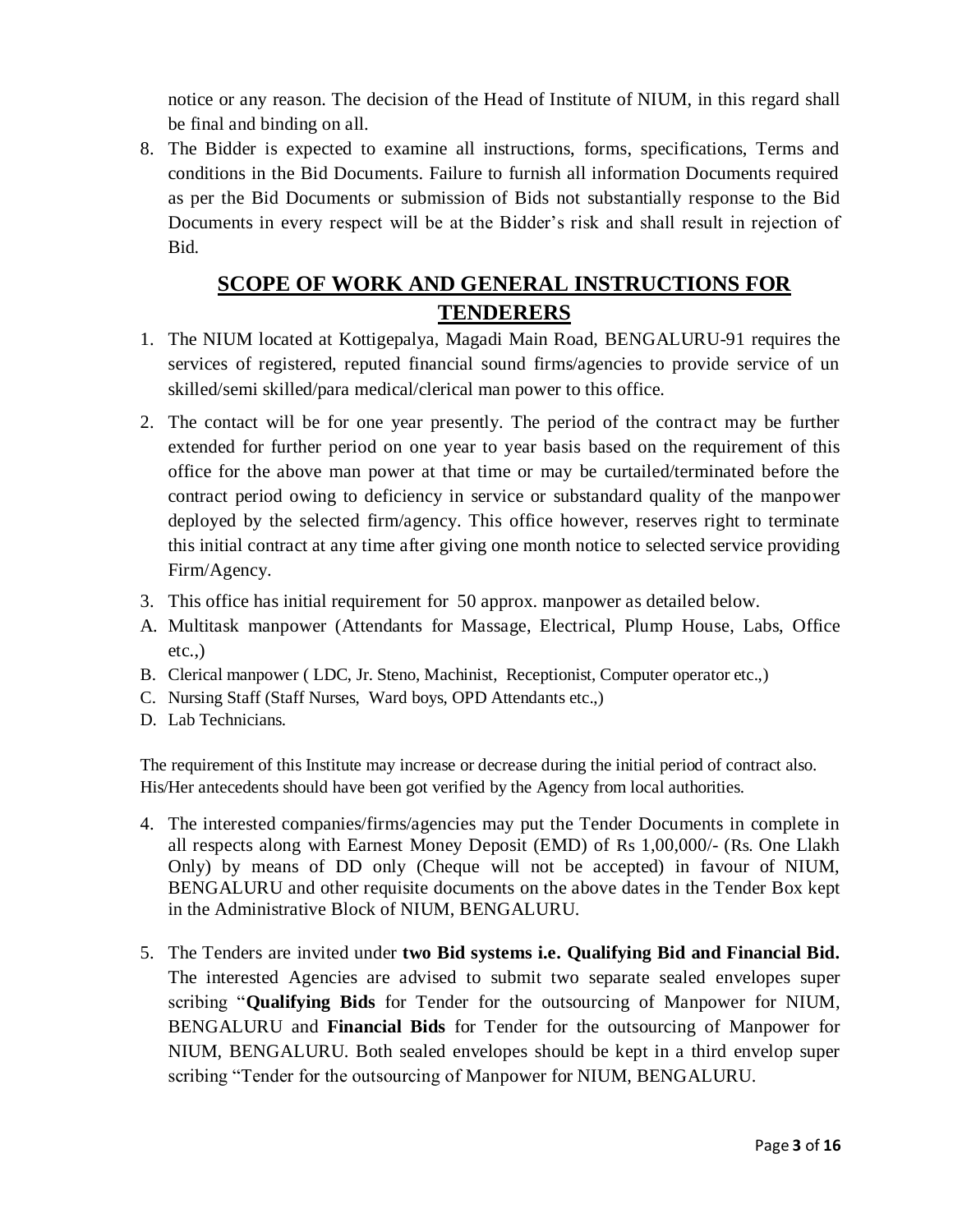- 6. The Earnest Money Deposit (EMD) of Rs.1,00,000/- (Rs. One lakh only) refundable (without interest), should be necessarily accompanied with the qualifying Bid of the agency in the form of Demand draft of any commercial Bank drawn on NIUM, BENGALURU payable at BENGALURU valid for a period of 90 days. Offer not companied by Earnest Money of requisite amount or without proper validity will be rejected out rightly.
- 7. The successful Tenderer has to deposit 10% of the contract amount per annum as Performance Security Deposit within 15 days from the receipt of the formal order. The Performance Security shall be furnished in the form of Demand Draft in favour of NIUM, BENGALURU. The Security deposit will be forfeited if the contractor prematurely withdraws or if the services are terminated for being unsatisfactory after giving him an opportunity for hearing and one month's notice.
- 8. The proceeds of the Performance Security shall be payable to the NIUM as compensation for any loss resulting from the contractor's failure to complete its obligations under the contract.
- 9. The Performance Security Deposit of the contractor shall be refunded after successful completion of the contract period provided there are no recoveries to be made arising out of poor quality of work, in complete work and/or violation of any terms and conditions of the contract as stipulated in the Bid Document. Refund of Security Deposit is subject to full and final settlement of the final payment for the work contracted/executed under the contract. No interest will be paid to the contractor on the Security Deposit.
- 10. The firm/ agency should have turnover of **Rs.** 4.**0 Crores per annum** in the relevant field /service, at least for 2 years.
- 11. The Tendering companies/firms/agencies are required to enclose photo copies of the following documents along with the qualifying Bid, failing which their Bids shall be summarily/out rightly rejected and will not be considered any further.
	- a) Registration certificate with labour Department.
	- b) Copy of PAN/GIR card;
	- c) Copy of the IT return filed for the last three financial years
	- d) Copies of EPF/ESI certificates of the company/firm/agency
	- e) Copy of the Service Tax registration certificate /GST registration
	- f) Certificate extracts of the bank account containing transactions during last two years.
- 12. The conditional Bids shall not be considered and will be out rightly rejected.
- 13. All entries in the Tender form should be legible and filled clearly. If the space for furnishing information is in sufficient, a separate sheet duly signed by the authorized signatory may be attached. No over writing or cutting is permitted in the Financial Bid form. In such cases the Tender shall be summarily rejected. However, the cuttings, if any in the Technical Bid application must be signed by the person authorized to sign the Tender Bids.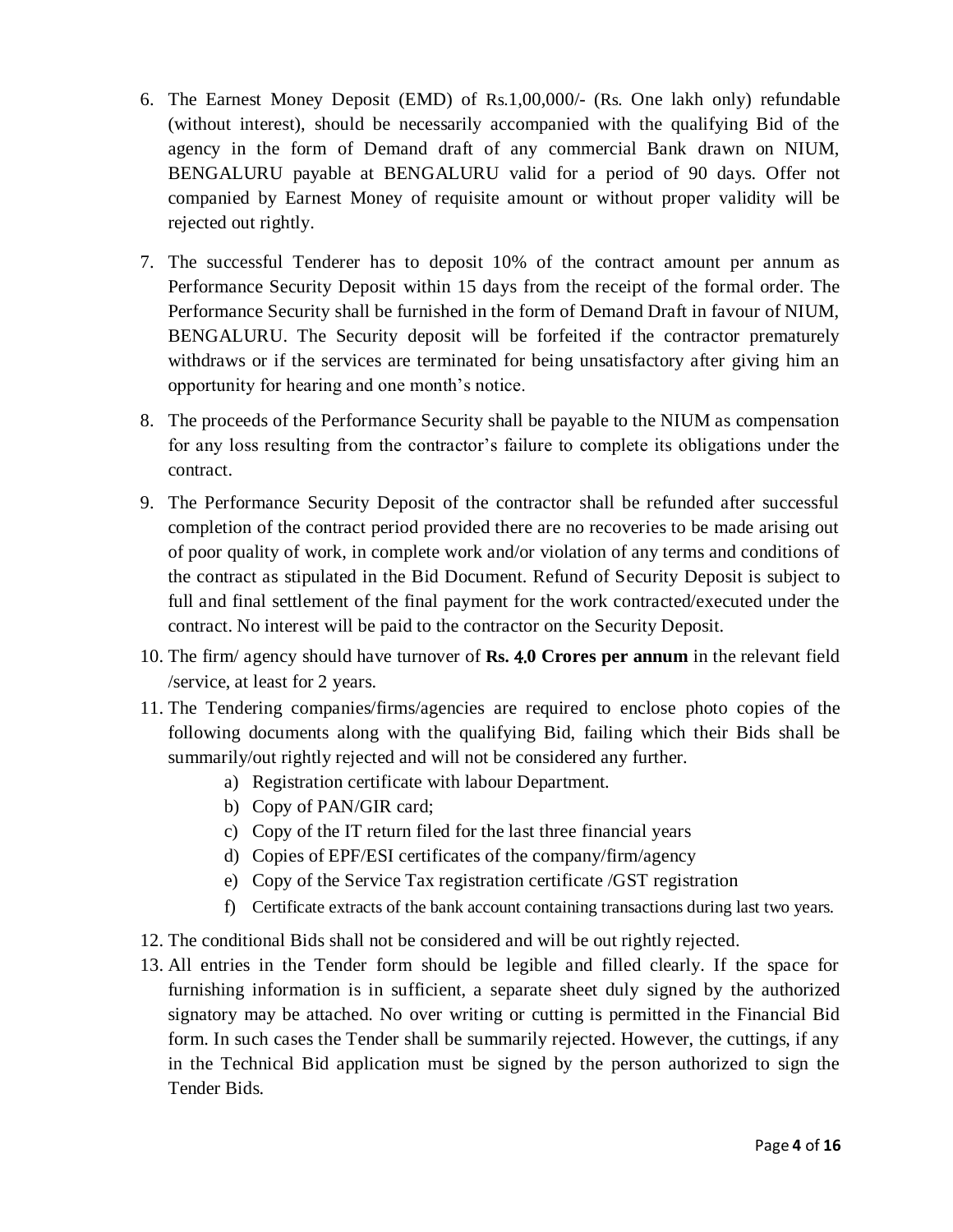- 14. The Tender will be opened on the due date i.e. on 11.02.2020, at 3:00 P.M, in the office of NIUM, BENGALURU. The representatives of the companies/firms/agencies may be present at the time of opening of the tender if they wish so.
- 15. The competent authority of NIUM reserves the right to annul any or all Bids without assigning any reason.
- 16. The Bidder shall quote the qualifying and financial Bids as per the format enclosed at Annexure I & II.

### **TECHNICAL REQUIREMENTS FOR THE TENDERING COMPANY/FIRM/AGENCY**

- 1. The Tendering Manpower company/firm/agency should full fill the following technical specifications;
	- a. The Registered Office or one of the Branch Office's of the Manpower company/firm/agency should be located in BENGALURU.
	- b. The Manpower company/firm/agency should register with the appropriate Registration authority.
	- c. The Manpower company/firm/agency should have its own Bank account
	- d. The Manpower company/firm/agency should be registered with Income Tax and Service Tax departments.
	- e. The Manpower company/firm/agency should be registered with appropriate authorities under employee's provident fund and employees state insurance Acts.
	- f. The Manpower company/firm/agency should be registered with Police authorities.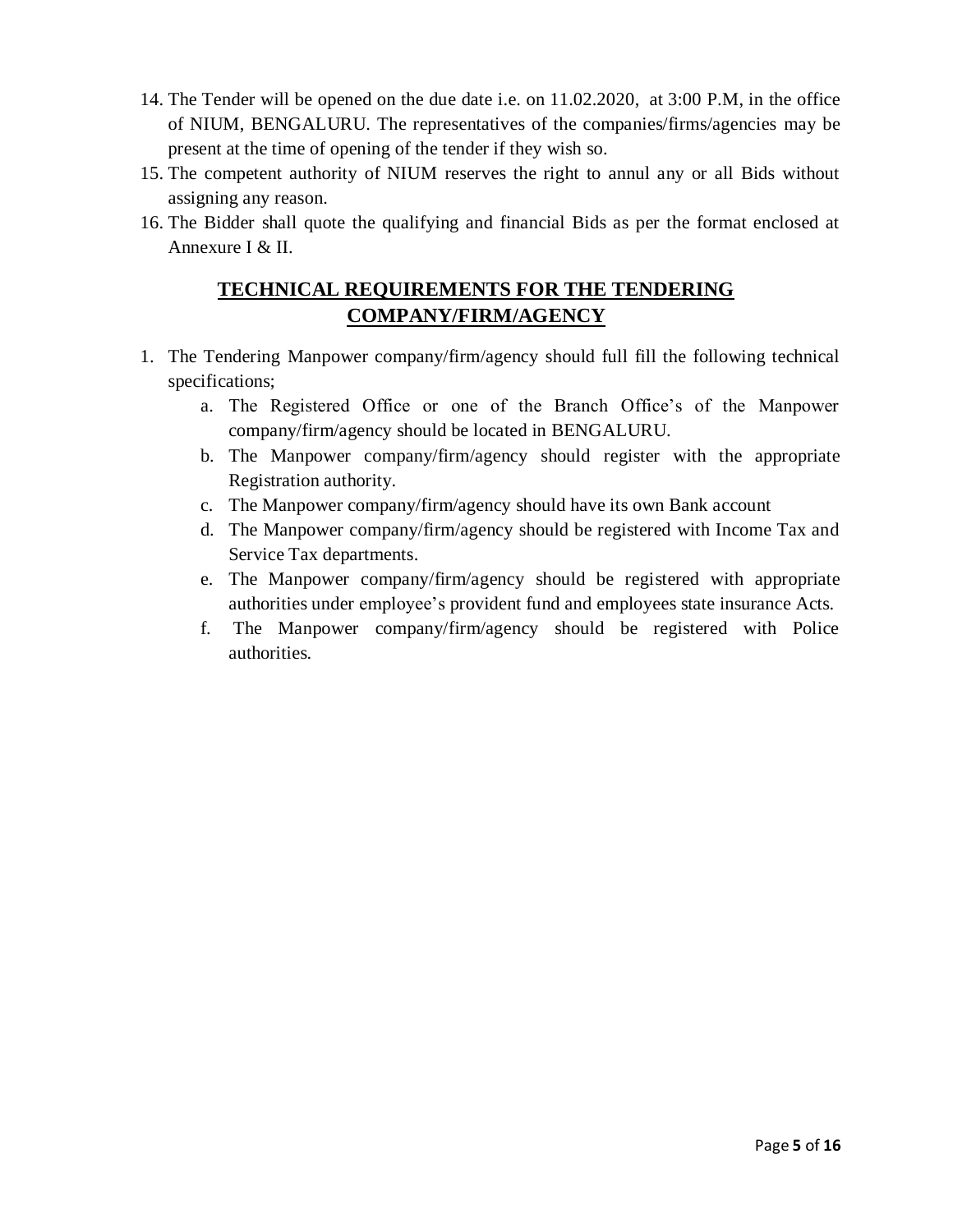

## **NATIONAL INSTITUTE OF UNANI MEDICINE**

Kottigepalya, Magadi Main Road, Bangalore – 560 091

#### **Annexure-I**

For **Technical Bid** the following Certificate should be submitted by the Firm /Agency as per the Serial Number, if serial number not mentioned by the firm/agency the technical bid summarily be rejected. Any information given by the firm /agency found misleading /false or incorrect nature throughout the contract period, the firm may be disqualified immediately and security deposit submitted by the said firm/agency shall be forfeited and also the firm will be black listed. This matter will be intimated to other clients of the company/firms.

| S.             | Name of certificate                                                                                     | Number | Name of issuing | Remark |
|----------------|---------------------------------------------------------------------------------------------------------|--------|-----------------|--------|
| N <sub>o</sub> |                                                                                                         |        | authority       |        |
| $\mathbf{1}$   | Tender Form Fees (By DD/Cash)                                                                           |        |                 |        |
| $\overline{2}$ | <b>EMD</b>                                                                                              |        |                 |        |
| 3              | Turnover during the last two years                                                                      |        |                 |        |
|                | (only for outsourcing contract be mentioned in                                                          |        |                 |        |
|                | remark column)                                                                                          |        |                 |        |
| $\overline{4}$ | Registration certificate of                                                                             |        |                 |        |
|                | establishment/Firm/Agency                                                                               |        |                 |        |
| 5              | PAN card                                                                                                |        |                 |        |
| 6              | EPF registration certificate                                                                            |        |                 |        |
| 7              | ESI registration certificate                                                                            |        |                 |        |
| 8              | Police registration certificate                                                                         |        |                 |        |
| 9              | <b>Police Verification Certificate</b>                                                                  |        |                 |        |
| 10             | Service Tax registration certificate                                                                    |        |                 |        |
| 11             | GST registration certificate.                                                                           |        |                 |        |
| 12             | Labour department registration certificate in                                                           |        |                 |        |
|                | the field of Manpower Services                                                                          |        |                 |        |
| 13             | Professional Tax certificate                                                                            |        |                 |        |
| 14             | IT clearance certificate for the last two years.                                                        |        |                 |        |
| 15             | Audited balance sheet for last two years.                                                               |        |                 |        |
| 16             | Latest Experience certificate in the field of                                                           |        |                 |        |
|                | Manpower Services only, other service                                                                   |        |                 |        |
|                | certificate not be considered.                                                                          |        |                 |        |
| 17             | List of clients for last ten years                                                                      |        |                 |        |
| 18             | In addition to the above the following should be furnish by the firm /agency                            |        |                 |        |
|                | Whether the firm /agency black listed from any office/institution during last 10 years (Y/N). If,<br>1) |        |                 |        |
|                | Yes details thereof. (Separate sheet to be enclosed).                                                   |        |                 |        |
|                | Whether the firm /agency file Court Case against any office/institution during last 10 years<br>2)      |        |                 |        |
|                | (Y/N). If, Yes details thereof. (Separate sheet to be enclosed).                                        |        |                 |        |
|                | Address of the firm/ agency in BENGALURU:<br>3)                                                         |        |                 |        |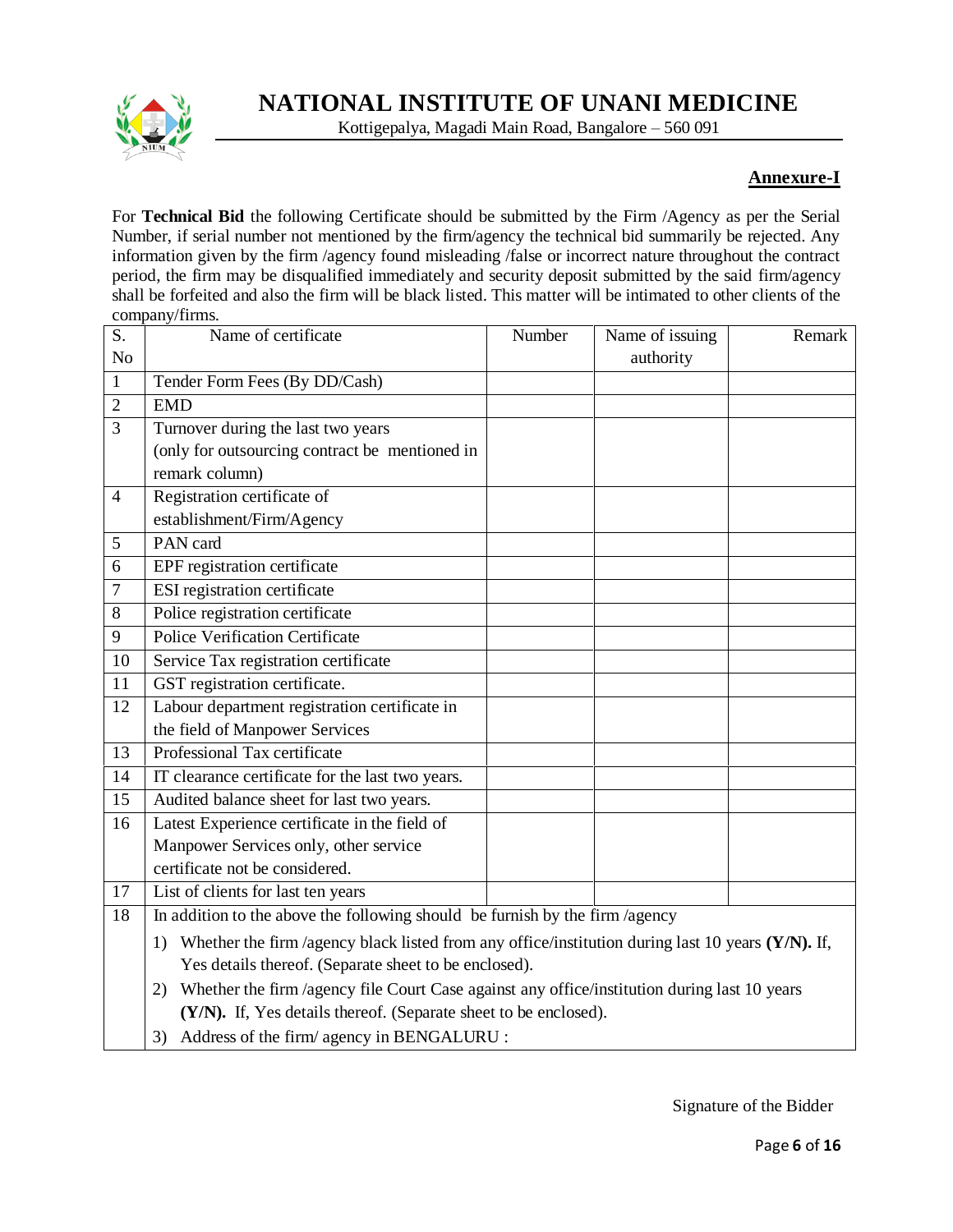# **DECLARATION**

- 1. I, \_\_\_\_\_\_\_\_\_\_\_\_\_\_\_\_\_\_\_\_\_\_\_\_\_\_\_\_\_\_\_\_\_\_\_\_\_\_\_\_\_\_ Son/Daughter/Wife of Shri.\_\_\_\_\_\_\_\_\_\_\_\_\_\_\_\_\_\_\_\_\_\_\_\_\_\_\_\_\_\_\_\_Proprietor/Director/Authorized signatory of the agency/Firm, mentioned above, is competent to sign this declaration and execute this tender document;
- 2. I have carefully read and understood all the terms and conditions of the tender and undertake to abide by them;
- 3. The information/Documents furnished along with the above application are true and authentic to the best of my knowledge and belief. I/we. am/are well aware of the fact that furnishing of any false information/fabricated document would lead to rejection of my tender at any stage besides liabilities towards prosecution under appropriate law.

Signature of authorized person

| Name:            |  |
|------------------|--|
| S <sub>Pa1</sub> |  |

Date: Place: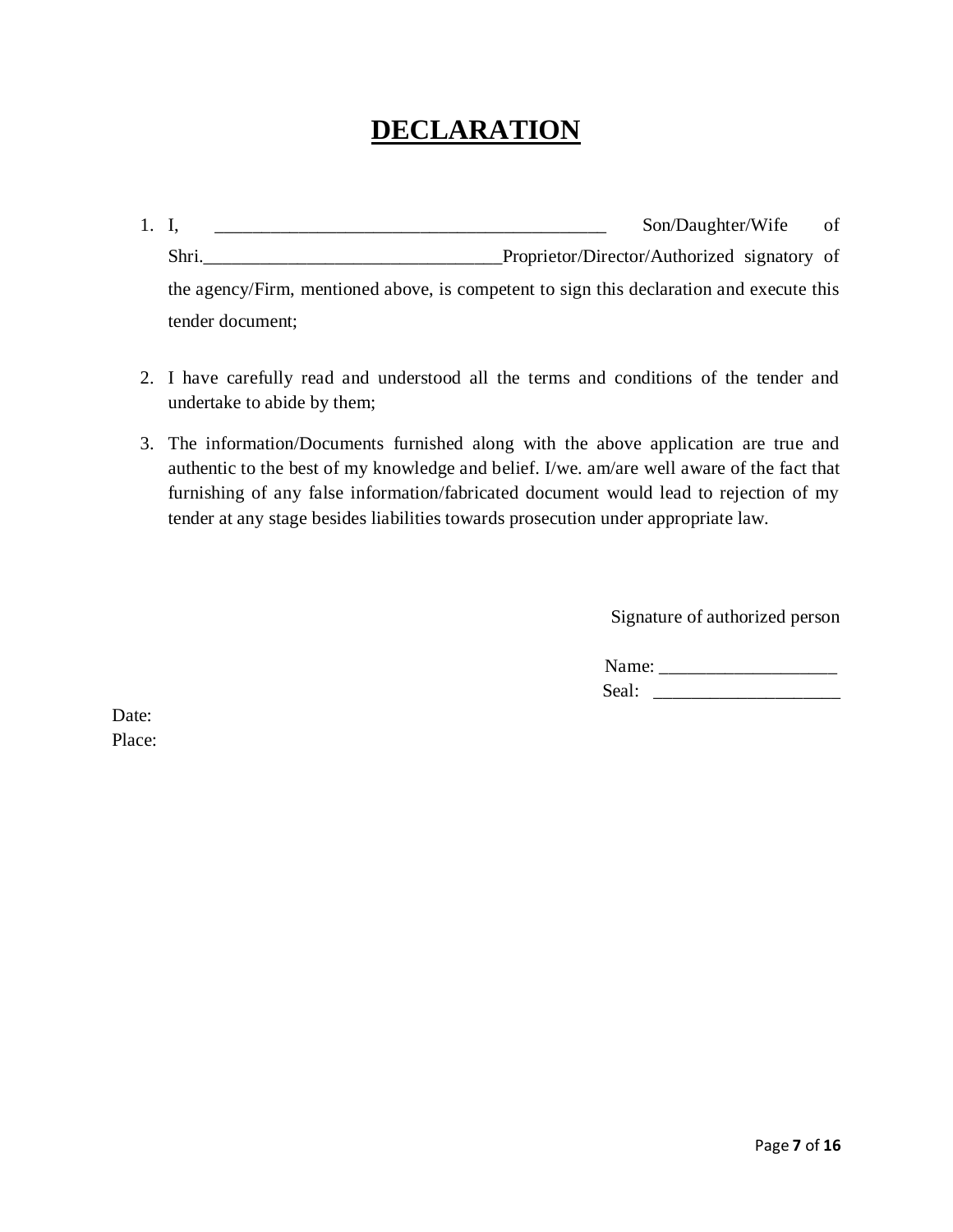#### **TERMS AND CONDITIONS**

#### **General**

- 1. The contracting firm/agency/company should be registered with appropriate authorities.
- 2. The contract shall commence from and shall continue for a period of one year, unless it is curtailed or terminated by this office owing to deficiency of service, sub-standard quality of Manpower deployed, breach of contract, reduction or cessation of the requirements of work.
- 3. The contract shall automatically expire after one year from commencement of the contract unless extended further by this office.
- 4. The contract may be extended, on the same terms and conditions, for a further period not exceeding one year.
- 5. The contracting Company/Firm/Agency shall not be allowed to transfer, assign, pledge or sub-contract its rights and liabilities under this contract to any other agency without the prior written consent of these Departments.
- 6. The contractor will be required to pay minimum wages as prescribed under the Minimum Wages Act. The contractor will maintain proper record as required under the Law/Acts. The contract will remain valid for one year or the period specified in the letter communicating the acceptance, whichever is earlier, unless terminated earlier by the NIUM, BENGALURU. The contractor will also ensure the required subscription of EPF, ESI, Service Tax and other liabilities as prescribed in the rules, is deposited in the account of concerned employees.
- 7. This office, at present, has requirement of workload equivalent to 50 approx. Manpower. The requirement of this office may further increase or decrease during the period of initial contract also and the tenderer would have to provide additional manpower, if required on the same terms and conditions.
- 8. The tenderer will be bound by the details furnished by him/her to this Department, while submitting the tender or at subsequent stage. In case, any of such documents furnished by him/her is found to be false at any stage, it would be deemed to be a breach of terms of contract making him/her liable for legal action besides termination of contract.
- 9. Financial bids of only those tenderer who are technically found fit shall be evaluated. This office reserves the right to terminate the contract during initial period also after giving a month's notice to the contracting agency.
- 10. In case the date fixed for opening of bids is subsequently declared as holiday by the Government the bids will be opened next working day, time and venue remaining unaltered.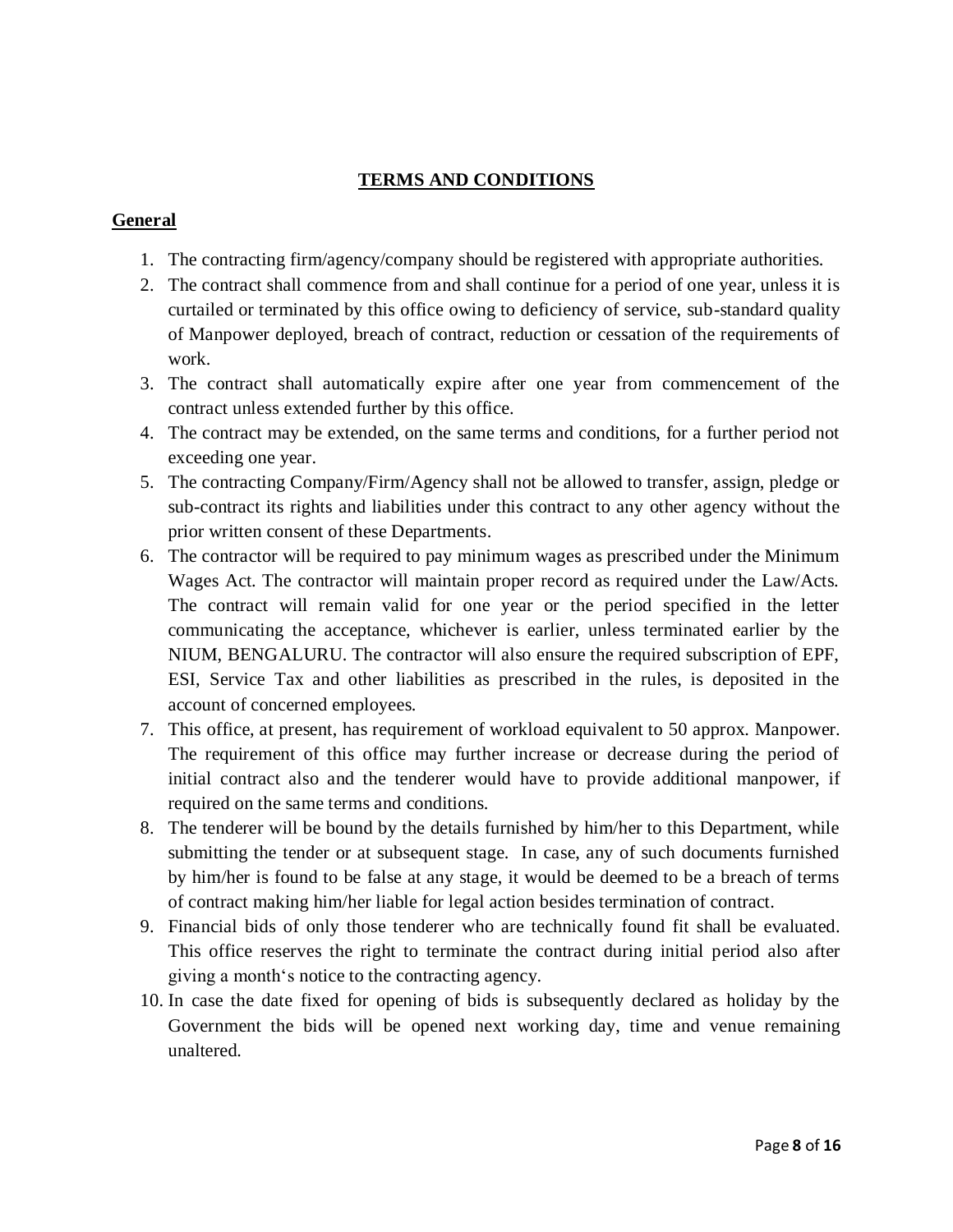- 11. The contracting agency shall ensure that the manpower deployed to NIUM, BENGALURU conforms to the technical specifications of age and language skills prescribed by the Institute.
- 12. Services shall be as per NIUM requirement/policy and also on shift basis. The personnel engage through the agency may be called upon for the services on Saturday, Sunday or Gazetted holidays also, if required, without any extra charge. No other emoluments shall be entitled.
- 13. The contracting Company/Firm/Agency shall furnish the following documents in respect of the individuals who will be deployed by it to this Institute before the commencement of work:
	- a. List of individuals short listed by agency for deployment at the NIUM, BENGALURU, containing full details i.e. date of birth, Education qualification marital status, address police verification report, Aadhar copy, pan no.etc;
	- b. Bio-data of the persons.
- 14. In case, the person employed by the successful Company/Firm/Agency commits any act of omission/commission that amounts to misconduct/Indiscipline/Incompetence and security risks, the successful Company/Firm/Agency will be liable to take appropriate disciplinary action against such person, including their removal from site of work, if required by this office within 2 days of being brought to their notice either by phone/fax/letter.
- 15. The tendering company shall provide identity cards to the personnel deployed in this office carrying the photograph of the personnel and personal information as to name, DOB, age, designation and Identification mark etc.
- 16. The service provider shall ensure that any details of office, operational process, technical know-how, security arrangements, and administrative/organizational matters are not divulged or disclosed to any person by its personnel deployed in this office.
- 17. The service provider shall ensure proper conduct of his personnel in office premises, and enforce prohibition of consumption of alcoholic drinks, paan, smoking, loitering without work.
- 18. The contractor shall be responsible for any theft of the items from the rooms or any other area of the office. The details of the stolen materials/stores will be given to the contractor in writing by the designated authority and the full cost of the material reported stolen will be recovered from the contractor within 4 weeks from the date of theft. The decision of NIUM authorities on this will be final and binding on the contractor.
- 19. The person deployed shall be required to report for work as per the time prescribed by NIUM, BENGALURU. Person deployed is absent on a particular day or comes late/leaves early appropriate wages as per NIUM rules shall be deducted. In case of repetition of such instances, clause 14 will be applicable.
- 20. The agency shall depute a coordinator, out of the deployed personnel, who would be responsible for immediate interaction with this office, so that optimal services of the persons deployed by the agency could be availed without any disruption.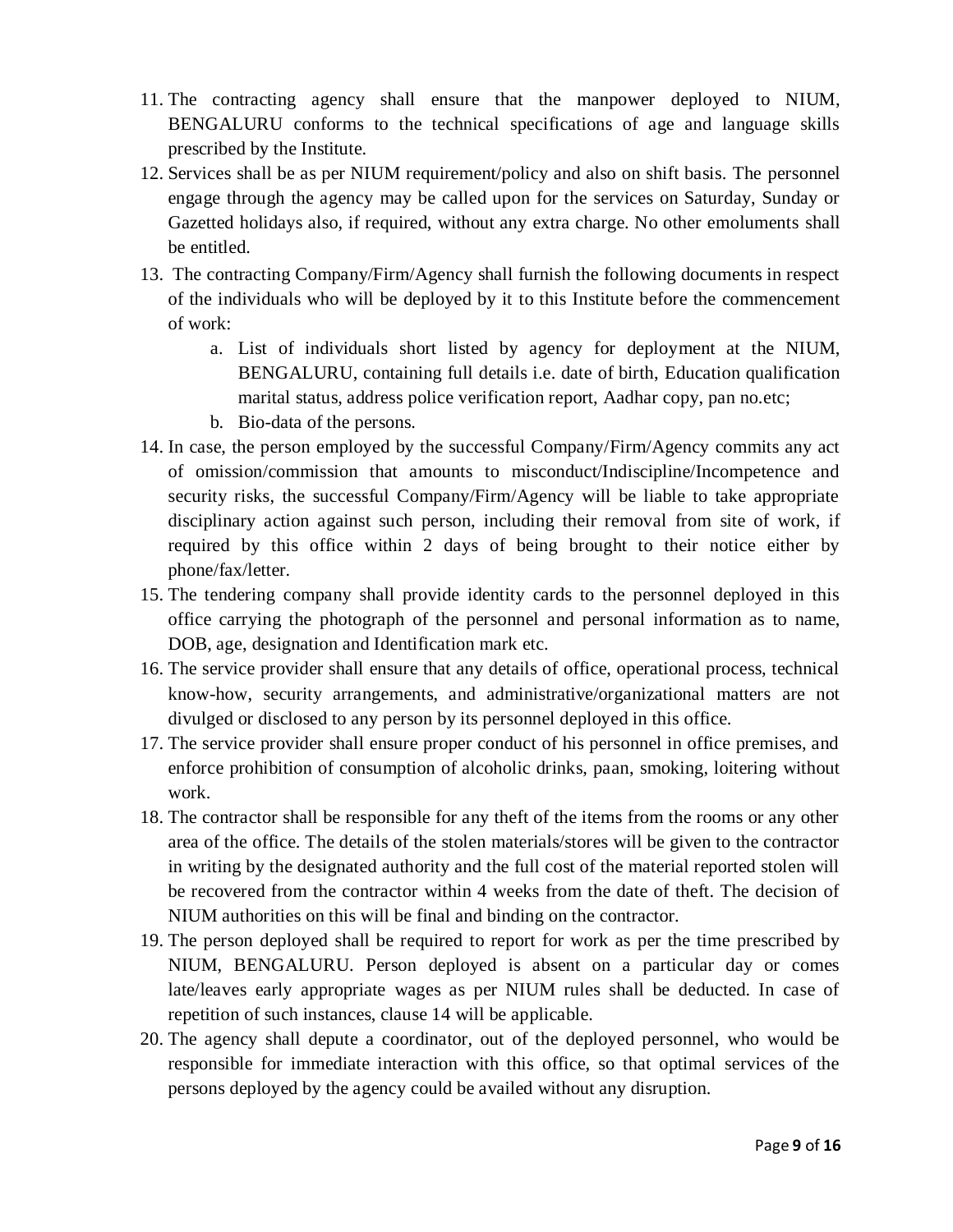- 21. The selected agency shall immediately provide a substitute in the event of any person leaving the job due to his/her personal reasons. The delay by the Agency in providing a substitute beyond one working day shall attract liquidated damages @ Rs. 2000/- per day (per such case) on the service providing agency, besides deduction in payment on priority basis.
- 22. It will be the responsibility of the service providing agency to meet transportation, food, medical and any other requirements in respect of the persons deployed by it (Agency) and this office will have no liabilities in this regard at any stage.
- 23. For all intents and purposes, the service providing agency shall be the "Employer" within the meaning of different Labour Legislations in respect of 50 +Manpower so employed and deployed in this office. The persons deployed by the agency in this office shall not have claim of any Master and Servant relationship nor have any principal and agent relationship with or against the NIUM, BENGALURU.
- 24. The service providing agency shall be solely responsible for the redressal of grievances/resolution of disputes relating to person deployed. This office shall, in no way, be responsible for settlement of such issues whatsoever. This office shall not be responsible for any damages, losses, claims, financial or other injury to any person deployed by service providing agency in the course of their performing the functions/duties, or for payment towards any compensation.
- 25. The persons deployed by the service providing agency shall not claim nor shall be entitled to pay, perks and other facilities admissible to casual, adhoc, regular/confirmed employees of this office during the currency or after expiry of the contract.
- 26. In case of termination of this contract on its expiry or otherwise, the persons deployed by the service providing agency shall not be entitled to and will have no claim for any absorption nor for any relaxation for absorption in the regular/otherwise capacity in this office. Contractor should make it known the above to the manpower of the contractor.
- 27. The payment shall be made only to the contractor and on monthly lump sum basis as per actual service and as per the minimum wages applicable as per Central Government notification from time to time.
- 28. No person shall be put on duty for more than 8 hours if it is found he has to be paid double the wages as per rule by the firm only and institute will not be responsible for such double payment.
- 29. The firm shall not engage the personnel deployed at this institute in some other places, if such cases come to the notice of the institute the firm shall be declared as blacklisted and security deposit shall be forfeited.
- 30. The firm shall not remove any person without the knowledge of the authorities, and memos/warning issued to the personnel should be brought to the notice of the authorities before terminating the personnel. If any fine is levied by the firm to the personnel due to whatsoever the reason while performing the duty at institute the fine levied shall become the institute revenue and the same will be recovered from the bill of the firm.
- 31. Due to any reason if the firm found to be practicing illegal activities which is against to the contract the firm will be blacklisted and security deposit will be forfeited.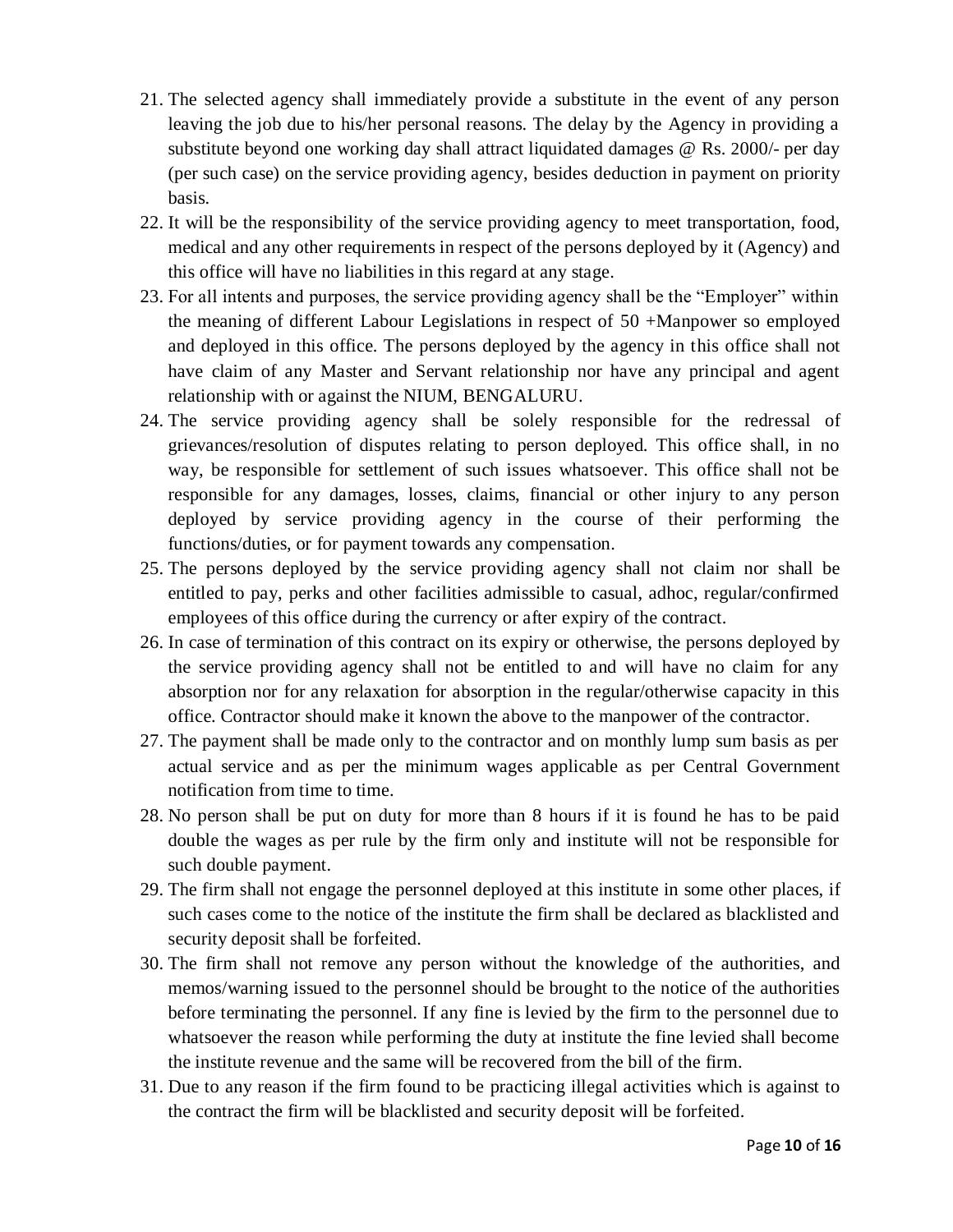- 32. The contractor should not sublet the work to any other agency/agencies.
- 33. The agency has to maintain Attendance register, Wages register and distribute the wages slip to all the concerned personnel and get the signature of the institute incharge every month for attendance & wages register, etc.,
- 34. Any concealment of fact like blacklisting or nonperformance in earlier contract will make the bid inadmissible.
- 35. Forfeiture: the earnest money may be forfeited if a bidder withdraws its tender during the period of bid validity or in case of a successful bidder, if a bidder fails;
	- 1. To sign the contract in accordance with the terms and conditions; and
	- 2. To furnish performance security as specified in the terms and conditions
- 36. Copy of the AADHAR CARD has to be produced by the firm in respect to the personnel engaged.
- 37. The details of the personnel engaged shall be get verified from other offices , where the agency is giving services so has to get confirmed that the personnel is not engaged in other offices / organization etc.,
- 38. During the working hours if any person found missing from his place of duty he will be treated as absent and no wages will be paid for such day/s
- 39. EMD will be refunded to the firm, which is not considered after 2 months from the date of awarding the tender.
- 40. Successful tenderer will have to execute an agreement after remitting the performance security deposit, in a stamp paper worth Rs. 500/- (Rs. Five Hundred Only) at its own expenses. After executing the agreement, the approved rate and contract shall be valid upto 1 year from the date of execution of the agreement.
- 41. The agencies has to maintain the Register of wages, Attendance register and Form-XIII, etc., whenever, the labour authorities inspect the institute the contractor shall provide the necessary documents
- 42. Form- B to be submitted with bill

#### **LEGAL**

43. The successful bidder will be responsible for compliance of all statutory provisions relating to Minimum Wages, Employees Provident Fund, and Employees State Insurance etc. in respect of the persons deployed by it in this office and **follows terms & condition as specified by Govt. of India vide their Gazette Notification dated August 2014 and subsequent notification if any scrupulously regarding EPF.** 

The payment particulars of Service Tax, EPF, and ESI etc. of previous month be submitted along with the current month bill. Failing which appropriate action will be taken, as deemed fit that is termination of contract, forfeiting the security deposit etc.

44. The successful bidder shall also be liable for depositing all taxes, levies, Cess etc., on account of service rendered by it to the NIUM, BENGALURU& Income Tex to concerned tax collection authorities from time to time as per extant rules and regulations in the matter.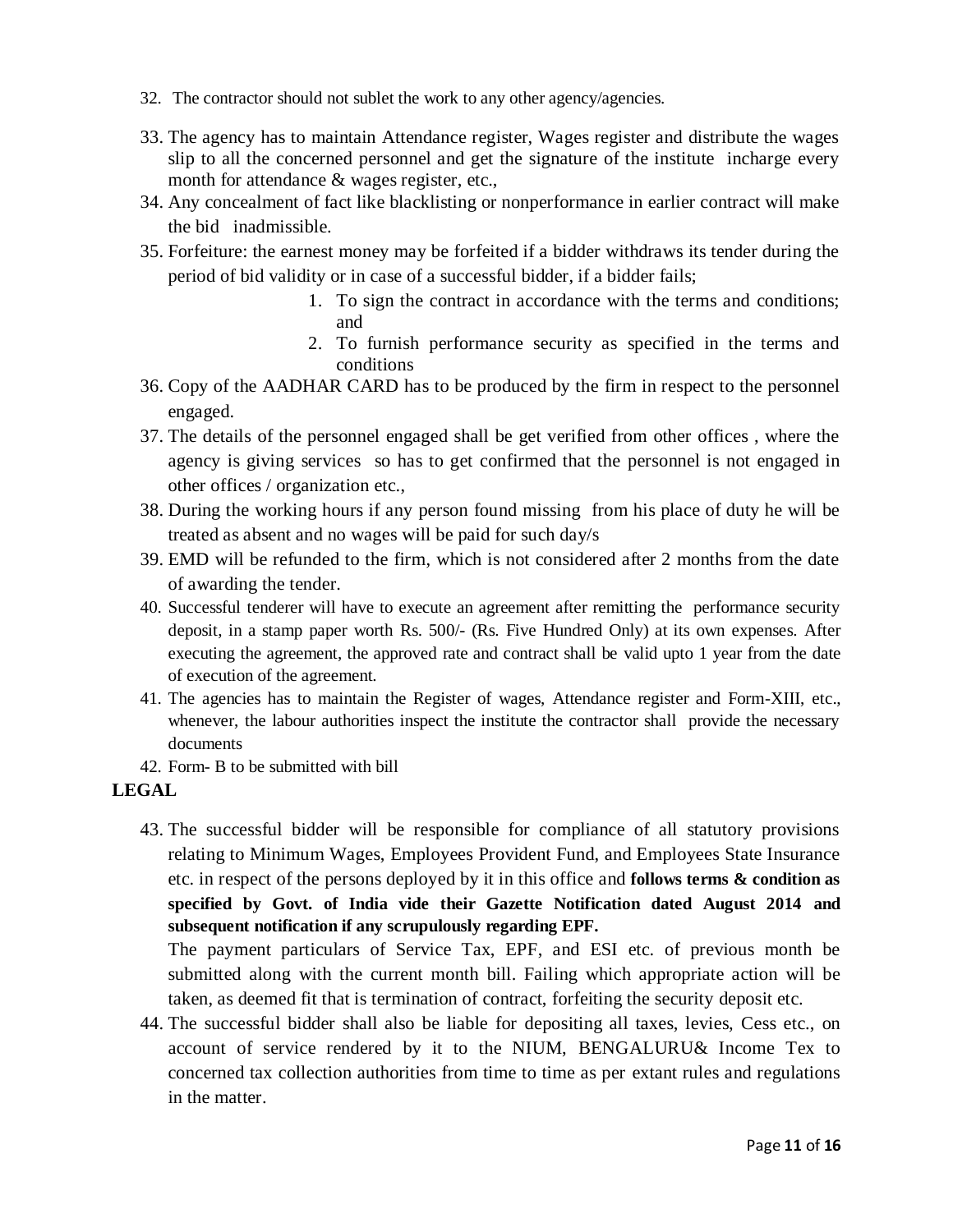- 45. The successful bidder shall maintain all statutory registers as applicable under the Law. The agency shall produce the same, on demand, to the concerned authority of this office or any other authority under Law.
- 46. The Tax Deduction at Source (TDS) SHALL BE DEDUCTED AS PER THE PROVISIONS OF Income Tax Department, as amended from time to time and a certificate to this effect shall be provided to the agency by this office.
- 47. (a) In case, the tendering agency fails to comply with any statutory/taxation liability under appropriate law, and as a result thereof this office is put to any loss/obligation, monitory or otherwise, this office will be entitled to get itself reimbursed out of the outstanding bills or the Performance Security Deposit of the agency, to the extent of the loss or obligation in monitory terms.

(b). the firm shall indemnify and at all times keep the NIUM, BENGALURU indemnified against any direct loss to it on any claims by any third person for any personal injury to anybody or loss to property, movable or immovable, earned by or attributable to any act or omission of the agency/firm or any of his employees, agent or professional etc. while performing or purporting to perform this agreement.

#### **FINANCIAL**

- 48. The Qualifying Bid should be accompanied with an Earnest Money Deposit (EMD) of Rs.1,00,000/- (Rs. One Lakh Only)refundable after completion of process of tender or two months whichever is earlier in the form of Demand Draft/Pay Order drawn in favour of NIUM, BENGALURU payable at BENGALURU **failing which the tender shall be rejected out rightly.**
- **49.** The EMD in respect of the agencies which do not qualify the qualifying Bid (First Stage)/ Financial Bid (Second competitive stage) shall be returned to them without any interest within 90 days. However, the EMD in respect of the successful tenderer shall be adjusted towards the Performance Security Deposit. **Further, if the agency failure to deploy manpower against the initial requirement within 15 days from date of placing the order the EMD/SD shall stand forfeited without giving any further notice.**
- 50. The successful tenderer will have to deposit an amount equivalent to 10% of the contract amount as Performance Security Deposit at the time of placing the work order within 15 days of the receipt of the formal order by adjusting the EMD all ready deposited. The performance security will be furnished in the form of the Account Payee Demand Draft in favour of NIUM, BENGALURU. The security deposit will not bear any interest. The Security Deposit shall be returned to the agency awarded contract after getting a certificate/confirmation from the EPF/ESI office that the EPF/ESI subscription has been fully deposited/remitted to the concerned individual account which should tally with the amount deposited by the agency with that of amount remitted by the institute.
- 51. The successful tenderer will have to execute an agreement, after remitting the performance security deposit, in a stamp paper worth Rs. 500/- (Rs. Five Hundred Only) at his own expenses. After executing the agreement, the approved rate and contract shall be valid up to ONE year from the date of execution of the agreement.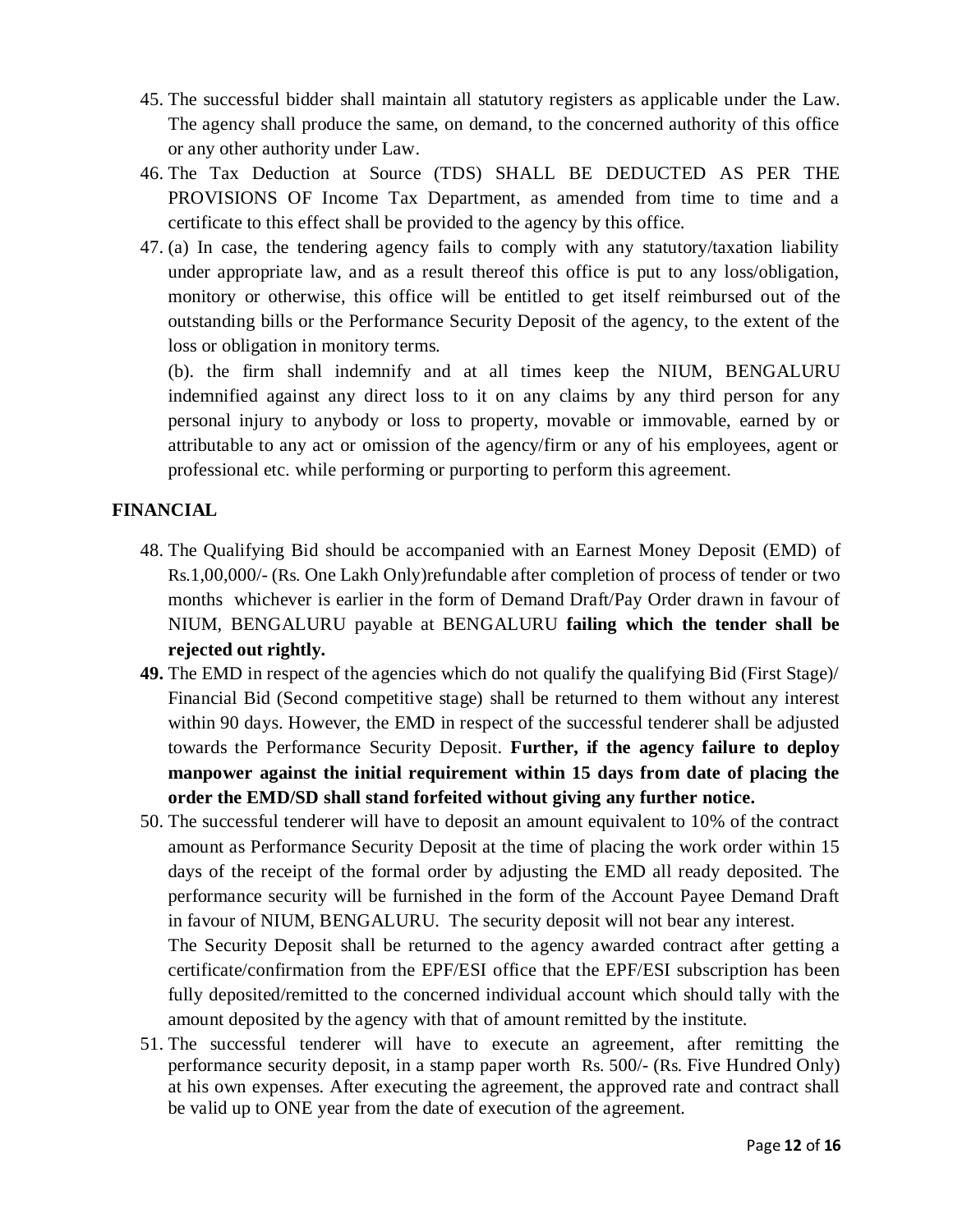- 52. In case of breach of any terms and conditions attached to this contract, the Performance Security Deposit of the agency will be liable to be forfeited by this office besides annulment of the contract.
	- a. The agency providing service of man power shall provide uniform to the entire person engaged by it along with identity card. Such person shall wear uniform during their working hour and show the ID card to the NIUM officials designated for this purpose.
- 53. The agency shall raise the bill, in triplicate, along with attendance sheet duly verified by the Officers designated for this purpose in respect of the persons deployed and submit the same to NIUM in the first week of the succeeding month. As far as possible the payment will be released by the  $20<sup>th</sup>$  of the following month.
- 54. The claims in bills regarding Employees State Insurance, Provident Fund, and service Tax etc. should be necessarily accompanied with documentary proof pertaining to the concerned month bill. A requisite portion of the bill/whole of the bill amount shall be held up till such time proof is furnished, at the discretion of this office.
- 55. Settlement of disputes will be as per Indian Arbitration and Conciliation Act-1996 and venue will be the NIUM, BENGALURU.
- 56. The NIUM, BENGALURU reserves right to withdraw/relax any of the terms and conditions mentioned above so as to overcome the problem encountered by the contracting parties.
- 57. The rates quoted and contracted by the firm and the department will be amended only when the minimum wages is amended by the Central Government from time to time.
- 58. The contracting company/firm/agency shall make the payment of outsource personnel on or before 5th of every month without fail and without waiting for the payment to be released by this office for the service rendered. For any sort of complaint received from the outsource personnel's with regard to nonpayment of salary/wages the NIUM shall impose penalty of Rs. 10,000/- (Rs. Ten Thousand Only) per day.
- 59. The payment to outsource personnel shall be made directly to the Bank account of the concerned and no cash disbursement will be allowed. The firm/agency shall submit a statement in detail about recovery of PF, ESI, PT, etc., net payment made to each personnel Account number name of bank etc.
- 60. Every month the agency shall deposit EPF, ESI, PT, etc., to the concerned authorities separately for the outsource employees of this Institute and submit a copy of the same to this office. Consolidated copy of the remittances made to the above authorities shall not be accepted. In case it is not submitted as directed a penalty of Rs. 10,000/- shall be leived on each occasion for such actions.
- 61. Copy of recruitment rule for the post to be filled will be provided separately
- 62. The agency has to provide list of candidates to be called for interview as per the eligibility condition to the institute along with all supporting documents within the time prescribed as and when demanded
- 63. The agency shall issue appointment letter to such candidates engaged as well as renewal of contract to such employees.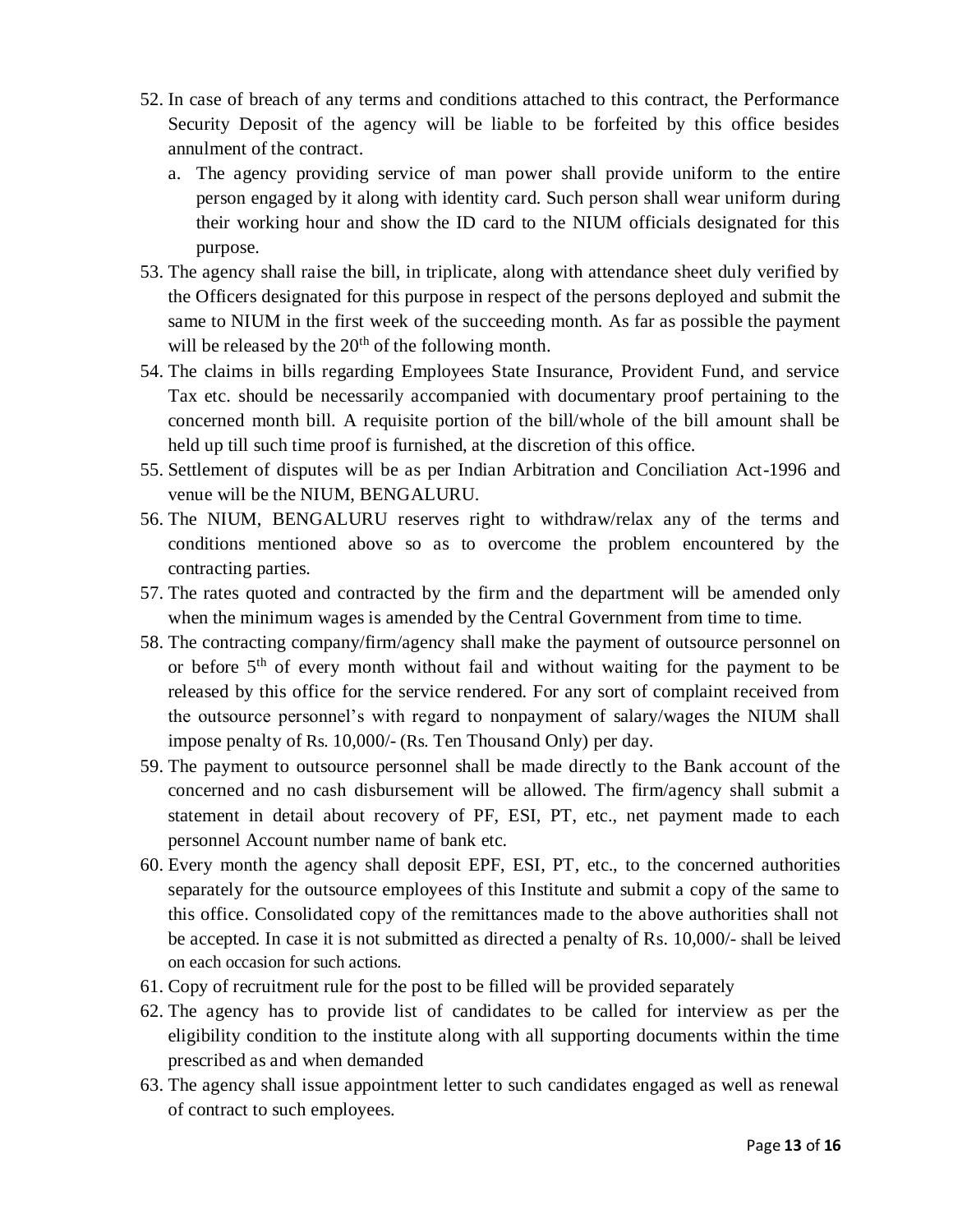64. The agency shall ensure verification of character antecedents of the selected candidate by police and submit the same to the institute

#### **65. Penalty Clause**

- a. For any type of short payment made to the persons engaged on Outsource basis an amount of Rs. 1,00,000/- each occasion shall be levied.
- b. If the wages is not paid on or before  $5<sup>th</sup>$  of every month Rs. 10,000/- per day shall be levied as fine.
- c. For any infringement of instructions Rs. 10,000/- penalty
- d. For non submission of EPF, ESI challans as stated Rs. 10,000/- per day fine.
- e. If any Outsource personnel found absent during the duty hours Rs. 2,000/- fine per member per day.
- f. For any cash payment to Outsource personnel penalty of Rs. 5,000/- per employee per time
- g. For not maintaining the manual attendance register Rs. 10,000/- fine on each occasion

#### **67. COMPLIANCE OF LABOUR LAWS:**

**1.** The contractor shall at his own cost comply with the provision of labour laws, rules, orders and notifications whether central or local as applicable to him or to this contract from time to time. These acts /rules includes without limitations to the followings;

- a. The minimum wages Act, 1948 Rules and orders issued there under from time to time.
- b. The workmen's compensation Act, 1923 with Rules, Orders and notifications issued there under from time to time.
- c. The payment of gratuity Act, 1972 with Rules, orders and notification issued there under from time to time.
- d. The mines Act, 1952, the factories Act, 1948 or the shops and establishment Act, whichever is applicable with Rules, orders and notifications issued there under from time to time.
- e. The payment of bonus Act 1965 with Rules, orders and notifications issued there under from time to time.
- f. The payment of wages Act 1936 with Rules, orders and notifications issued there under from time to time.
- g. The employees provident fund and miscellaneous provisions Act, 1952 with Rules, orders and notifications issued there under from time to time.
- h. The employees state insurance Act, 1948.
- i. The interstate migrant workmen (regulation of Employment and Condition of Service) Act,1979 and central rules framed there- under
- j. All other Acts/Rules/Bye laws; orders notifications, etc, present or future applicable to the contractor from time to time for performing the contract job.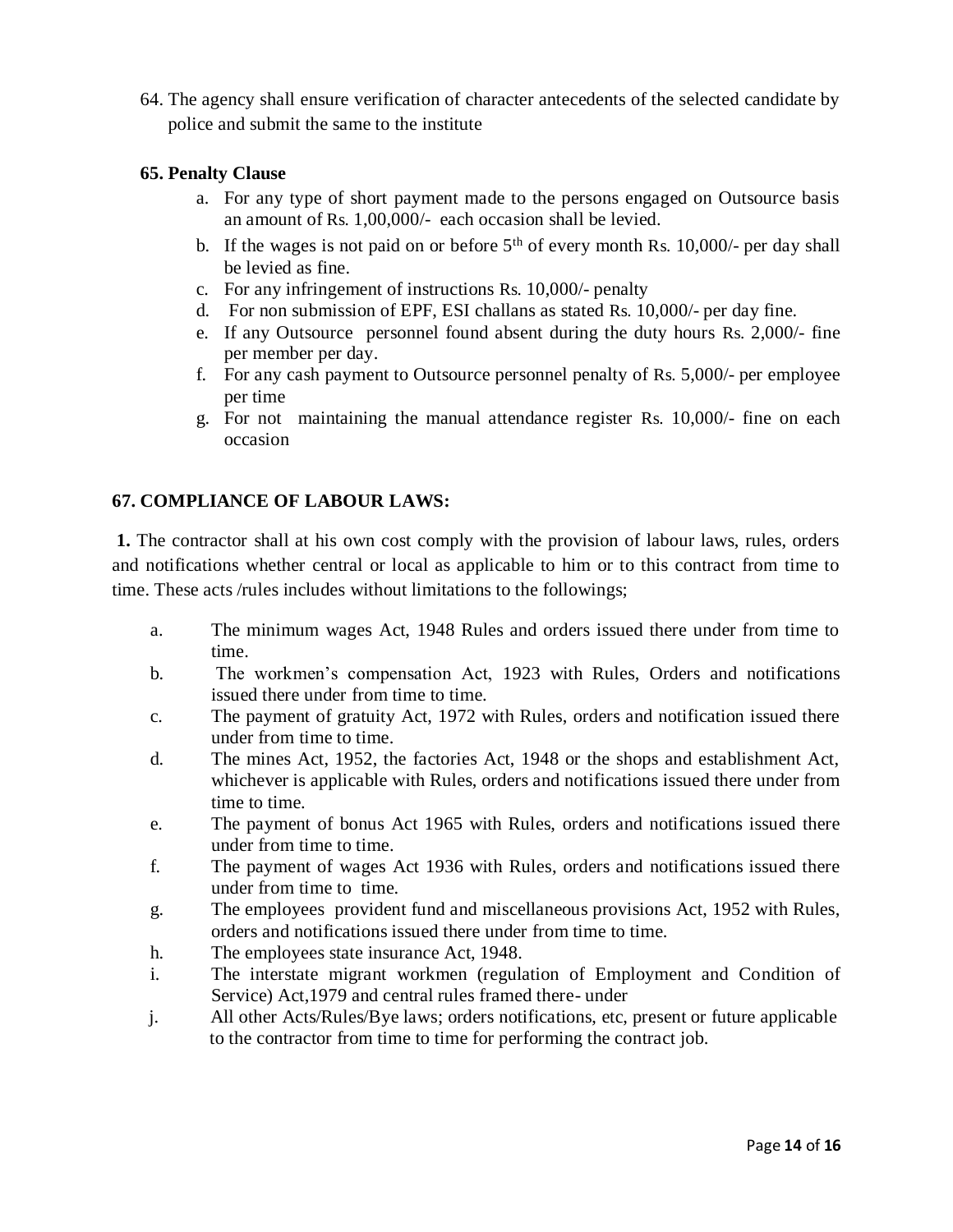- 1. All employees of the contractor shall be employees of the contractor. Institute will not have any liability to absorb them at any point of time nor can they claim any right for employment in institute.
- 2. The contractor shall have a valid license obtained from licensing authority under the contract labour (Regulation and Abolition) Act, 1970.
- 3. The contractor shall submit the EPF code number obtained from the authorities concerned under the employees provident fund and miscellaneous provision Act 1952.
- 4. The contractor shall maintain all records/ registers required to be maintained by him under various labor laws mentioned above and produce the same before the statutory authorities as and when enquired. These shall among other things include the following:
	- 1. Muster roll
	- 2. Register of wages
	- 3. Register of deductions
	- 4. Register of fines
	- 5. Wages slip
	- 6. Register of advances
- 5. The contractor shall also submit periodical reports / returns to the various statutory authorities such as the contract labour (Regulation and Abolition) Act 1970, Employees provident fund Act, etc.
- 6. The agencies has to maintain the Register of wages, Attendance register and Form-XIII, etc., whenever, the labour authorities inspect the institute the contractor shall provide the necessary documents.
- 7. Form- B to be submitted with bill
- 8. The Director, NIUM shall have powers to relax any of the above condition(s) and decision of Director is final and binding in this regard.

#### **ORDER FOR ARRANGEMENT OF DOCUMENTS WITH THE QUALIFYING BID**

- 1. Application Qualifying Bid and declaration;
- 2. Copy of registration of agency;
- 3. Certified copy of the statement of bank account of agency for the last two years;
- 4. Copy of PAN/GIR Card/GST Registration Certificate
- 5. Copy of the latest IT return filed by agency;
- 6. Copy of Service Tax registration certificate;
- 7. Copy of the P.F. registration certificate;
- 8. Copy of the ESI registration letter/certificate;
- 9. Police verification certificate in the name of Firm/Agency/Company;
- 10. Certified Documents in support of entries in column of Qualifying Bid application;
- 11. Tender Document with each page duly signed and sealed by the authorized signatory of the agency in token of their acceptance.